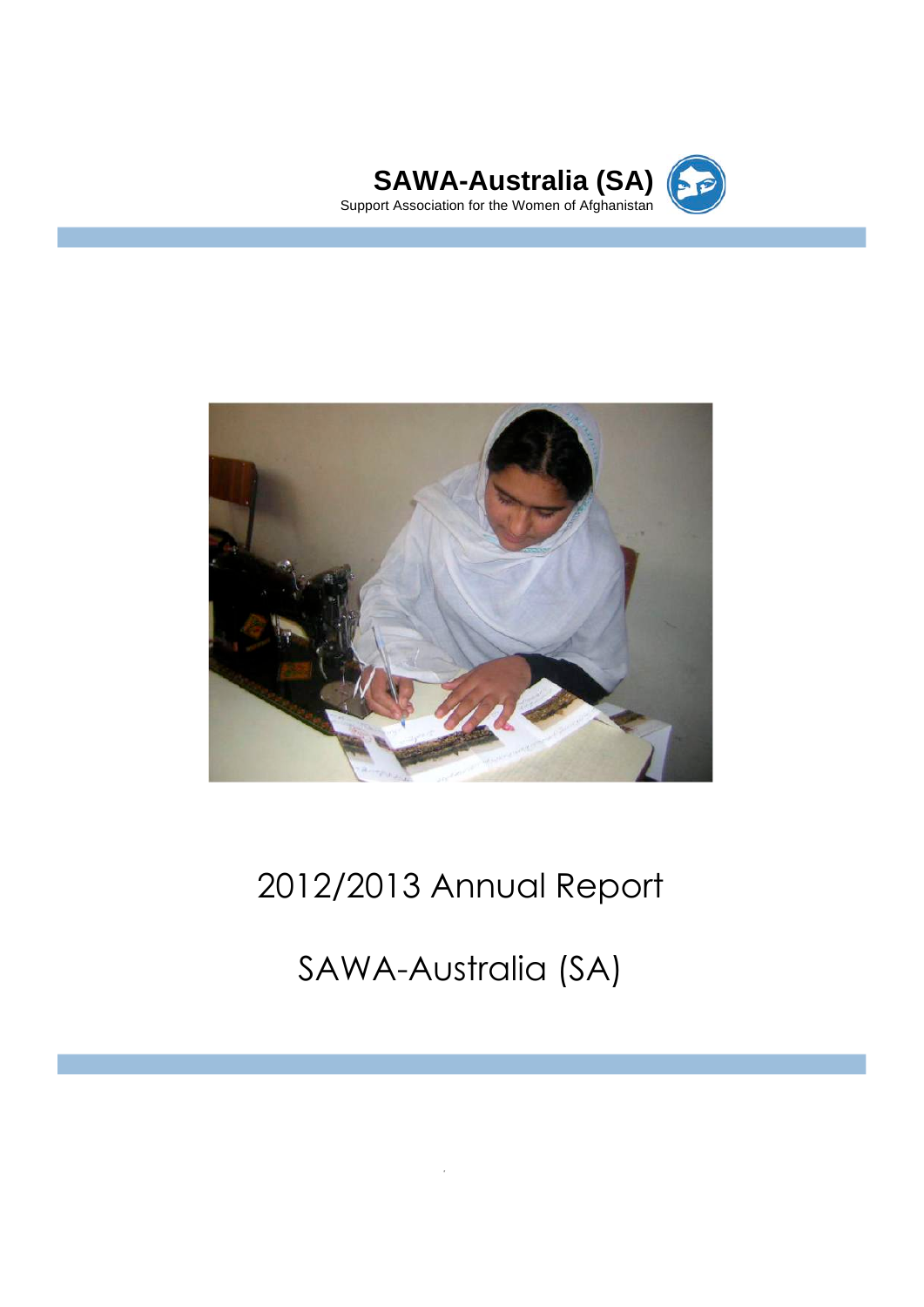## Secretary's Report

### **July 2012 – June 2013**

The 2012 /13 year has been successful and diverse. The Vocational Training Centre in Kabul, run by OPAWC (Organization for Promoting Afghan Women's Capabilities), continues its successes and is held in high regard by the Ministry of Education of the Afghan Government.



*Sponsored students Shazia, Zubaida and Pashtana*

The student scholarship programme established with AFCECO, the Afghan Child Education and Care Organization, continued and expanded during the financial year 2011/12. Four of our members now sponsor four students. More details about this programme are found in a later section of this report.

SAWA-Australia (SA) is very happy to report that the Hamoon Health Clinic in Farah province has been registered with the government. However, it is not in a secure position. The standard of doctors would be higher if OPAWC could afford to pay doctors from Herat or Kabul, who want travel and accommodation support in addition to salaries. The Ministry has also placed a number of conditions on the clinic, which it has to satisfy in order to continue. OPAWC has negotiated an extension of time and is in negotiation with sponsors to find a solution.

SAWA (SA) was invited by Mitcham Girls High School to speak at their annual International Women's Day event. SAWA (SA) was also invited to the IWD Australian Services Union Breakfast, where an information stand was held.

Also for IWD, I sent an email to OPAWC on behalf of SAWA (SA) in solidarity with the women there. OPAWC director Latifa Ahmady responded:

"Without you and your support we are nothing. You gave us courage and support. Hope this link be forever and together to bring a revolution of changes for women of the world, in particular for the handcuffed women of Afghanistan. Much Love and Regards to all members of SAWA (SA)."

In April we received news that two members of Latifa's family were killed during a military operation in Farah Province. SAWA (SA) convener Matthias Tomczak sent a message of support and condolence on behalf of SAWA (SA).



During the year SAWA (SA) held a number of fundraisers. Two movie nights were held in Adelaide. The first was an enthralling documentary, "The Migrating Tribes of Khuzistan," about the Bhaktiari tribes of south-western Iran who continue their lives as they have done for over 5,000 years. The second movie. "View from a Grain of Sand". on the history of Afghanistan and the lives of its women from the 1950s to today, was shown as part of Amnesty International's campaign to make women's rights a central

issue as troops withdraw from Afghanistan. Amnesty partnered with SAWA (SA) to screen this movie to a full house, with all proceeds directed to the Vocational Training Centre.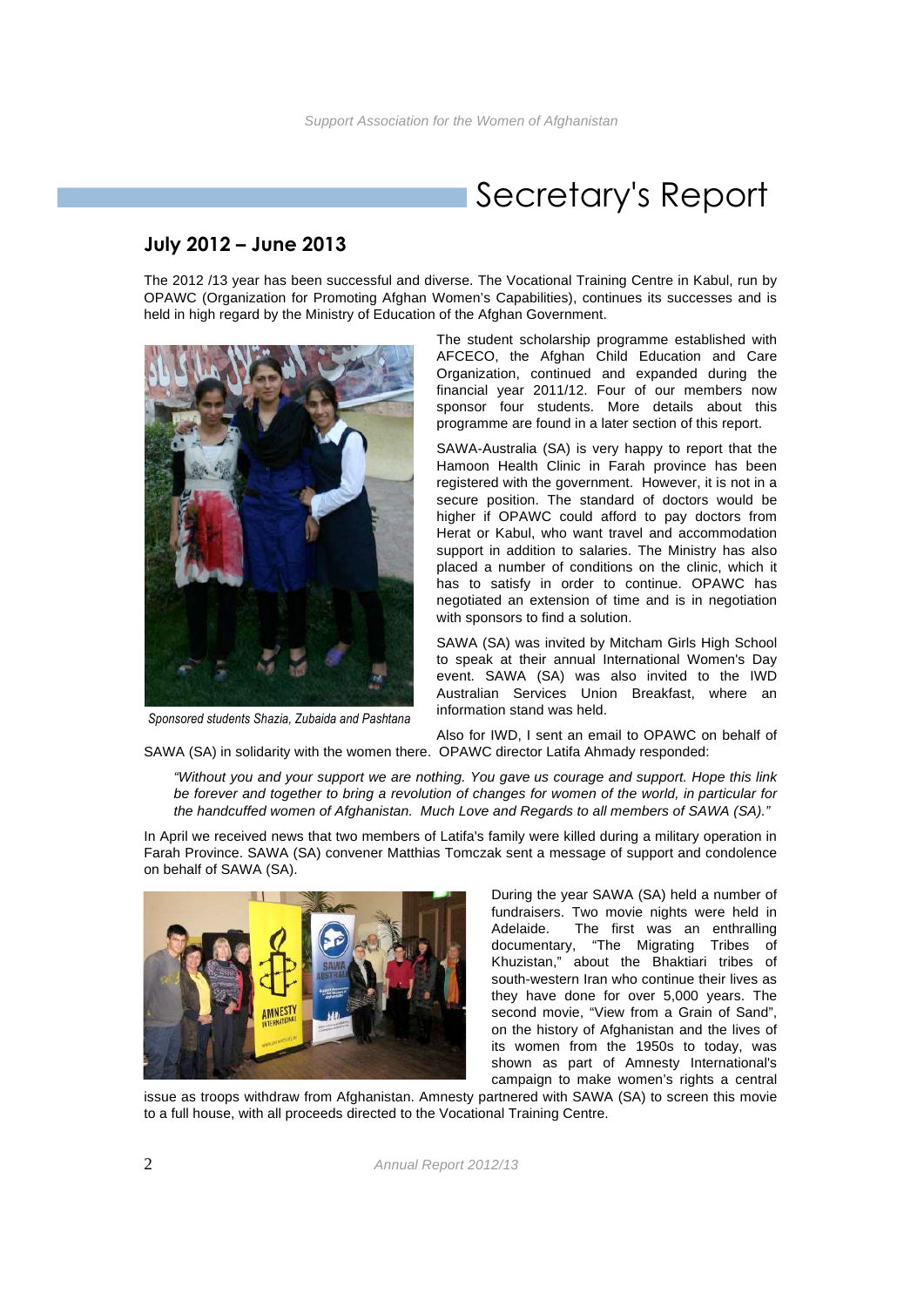As part of the same campaign the Perth SAWA (SA) group held a book reading and discussion event, "The personal narratives of women in Afghanistan", jointly with Amnesty International.

In Adelaide the Green Oak Players presented a lively and varied concert of recorder music. Thanks to

very generous donations and a raffle for a donated ukulele the financial outcome was excellent. The St Ignatius Refugee Support Group assisted with food.

The SAWA (SA) group in Perth organized their second "Bowling for Afghanistan" event and had great success with it. In Adelaide SAWA (SA) held it's inaugural "Bowling for Afghanistan Cup" in April at the Trinity Gardens Bowling Club. Most who attended had never bowled before but quickly learnt how to anticipate the movement of an unequally balanced ball. The event was very enjoyable and the social aspect of the game brought SAWA (SA) members together.



*The winners of the Adelaide Bowling Cup*

Our major fundraising activity this year was the project of dialogue through art" Unfolding Projects", initiated by Melbourne artist Gali Weiss already during the financial year 2011/12. Following the purchase of the original artwork by the State Library of Queensland during the financial year 2011/12 we embarked on the publication of the works in book form. The \$12,000 printing costs for 1,000

copies were raised through a successful crowd funding drive that was supported by 14 sponsors and 5 major sponsors. The book was published by Vivid Publishing. We were honoured to have Malalai Joya write the Foreword. Malalai wrote;

> "Education is important, very important in my country. I always say that it is the key to our emancipation, but emancipation cannot happen if you are on a leash. The women and girls who contributed their stories to the artwork of their Australian friends are the future of Afghanistan. In a world controlled by fundamentalism and foreign military interest they are determined to shape their own lives. They deserve our admiration and respect."



All proceeds from the book sale are now used to fund the Vocational Training Centre in Kabul. Many thanks to all those who have kindly taken the time and generously pledged to this project.

To conclude I would like to acknowledge the invaluable help of a number of people who willingly donate their time, skills, money, ideas and passion. Thanks to Scott Bain for doing the wonderful graphic design on the SAWA posters. Thanks to St Ignasius Refugee Support Group, Margaret Hess of the National Council of Women South Australia, Sue Herbert and her Amnesty International Adelaide team, North Adelaide Community Centre, the Hawke Centre of UniSA, the SAWA (SA) committee: Matthias Tomczak (Convener/ Newsletter Editor), Christine Tomczak (Treasurer), Kath Jones, Ruth Redfern, Libby Drew and Aziza Zafari; and the many members and supporters whom we can always count on to help us in our work.

Christine Gamble 30 September 2013

Annual Report 2012/13 3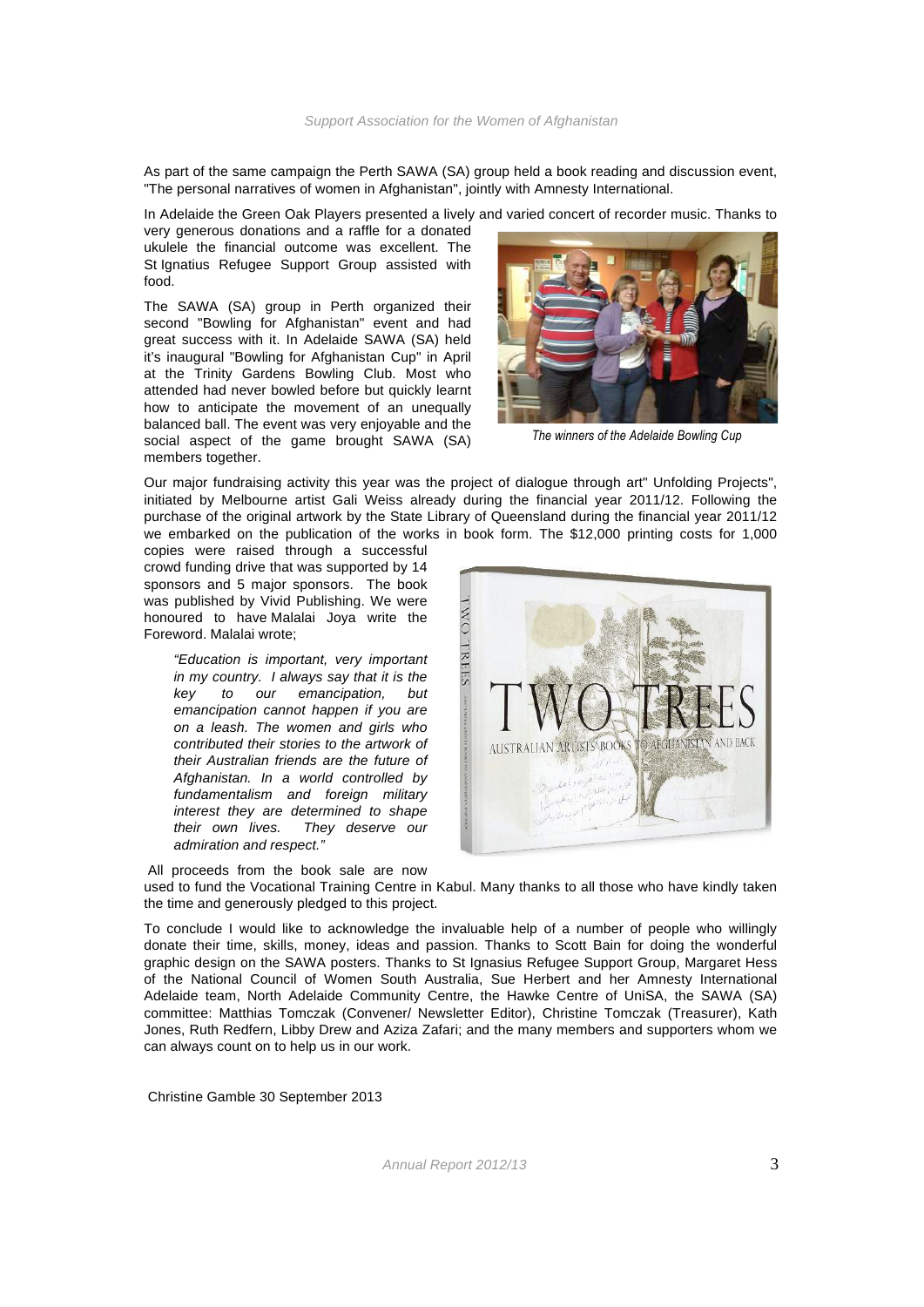## Project Reports

### **Vocational Training Centre**

From the report for the year 2012 provided by Latifa Ahmady, director of OPAWC



Almost one year has passed since the Literacy Section shifted to a new location. After one and a half months of continued survey by the teachers in different districts of Kabul, accepting every risk, OPAWC decided to locate the Literacy Centre in Galay Gernail, where we received the most requests from the women, near to Afshar District. As the result of the survey and campaign the staff of the Literacy Section were able to gather more than 500 students in our literacy classes, mostly women who have been deprived of education during their young ages because of displacement and war and other issues. After completion of registration the teachers took an initial examination of the new registered

women and at the end of procedure they divided the students into three classes; all were set at the same level.

The staff soon started their work, following the program prescribed by the Ministry of Education, Deputy of Literacy. The program consists of

- a specific book called Land Afghan, to be taught for six months. This book includes three main subjects: Dari (basic alphabet and higher), mathematics, Islamic issues.
- three more books introduced by the Ministry to be taught after completion of Land Afghan, each to be finished within one month. These books are about similar issues but written for higher level students.
- In addition to the books that were introduced by the Deputy of Literacy of the Ministry, OPAWC includes its own lessons on useful subjects such as Human Rights, Women's Rights, Health Care and Peace Issues. All women were interested in these subjects as well.

An intermediate examination took place after the completion of Land Afghan, and those students who passed the exam successfully attended the Level 1, Level 2 and Level 3 classes; those who failed restarted the Land Afghan.

As the year ends around 89 students will be graduated when their program ends after one more month, and 21 students who failed to pass the Land Afghan test will continue the program. OPAWC is proud to have graduated 184 students in 2012 from its Vocational Training Centre and to have 290 students in different classes of Literacy and Handicraft Training at the moment. OPAWC expresses its deepest thanks to all supporters of the Centre; with your support you lighten the way and lives of the poor and miserable women of Afghanistan.

The main objective of these courses is to empower women through education and give them skills that can help them to stand on their own feet in terms of earning a living. Undoubtedly, the biggest challenge for most of the women, particularly widows, is to feed their children, and since they are not skilled workers and not educated they cannot earn enough to run the families. The majority of the students are either housewives or unskilled workers like servant, cook and housekeeper, who are paid less than \$50 per month, while skilled women earn \$200 to \$300 per month. To enable women to gain access to such better paid work, the Vocational Training Centre continues to offer classes in English and in computer skills.

### **Graduation Party**

OPAWC enjoys the fruits of its efforts; every year we present different numbers of educated women to the Afghan community. This year we held a graduation function on the 10th of April 2012 for 184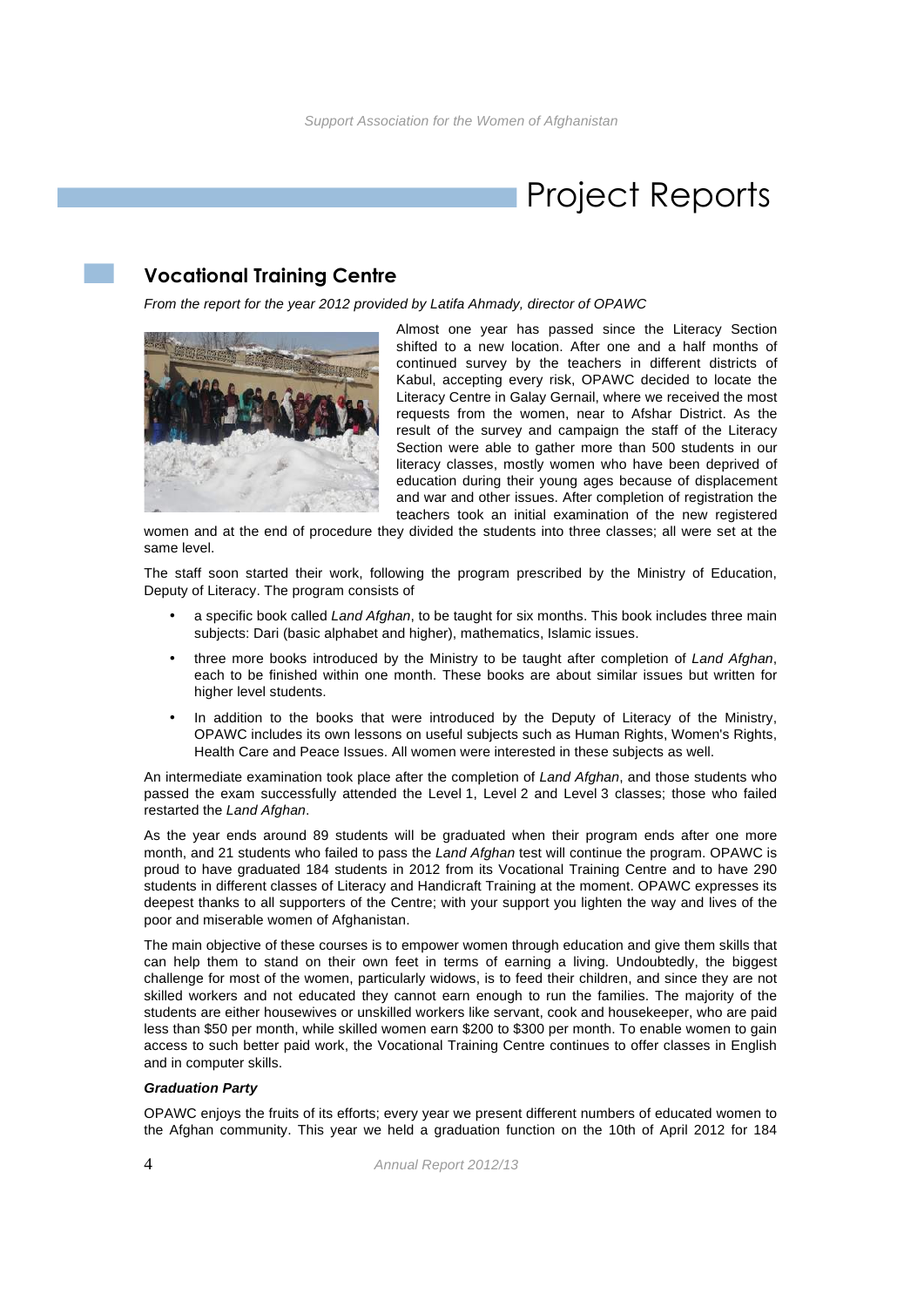women equipped with education and handicraft skills. The function was held in the yard of the Centre. In addition to students and their families, high ranking members of the Ministry of Economy, the

Ministry of Education, the Deputy of Literacy, the Head of NGOs in Afghanistan, the Head of Security for the area and some other members from NGOs participated in it.

The function and graduation of many women from the Centre shows how much OPAWC was successful in its struggle and activities. The Director of



OPAWC Latifa Ahmady delivered a speech to the audience about the progress of the women in the Centre. OPAWC enables those women who were previously hidden from society and unable to read and write to participate with confidence in the function through their own efforts.

Mr. Allahbaz Jam (General Head of Deputy of Literacy in Afghanistan) and Mr. Hashim Basirat (General Head of NGOs) gave speeches at the function and praised OPAWC for its good and positive results. They said that for its work and activities OPAWC received the highest score among all NGOs working in the same field and extended their congratulation to OPAWC. They also gave presents to all graduating students and promised to support OPAWC in any way they can.



*OPAWC director Latifa Ahmady addresses the function*

### **Celebration of Teachers' Day**

Teachers' Day was celebrated in the Vocational Training Centre on the 6th of October. It was supposed to be held on the 23rd of June, but the government changed the date to coincide with the International Teacher Day that is celebrated all around the world. OPAWC staff and students also celebrated this day, and they were happy and enjoyed themselves in the Centre.

While Teachers' Day is an occasion to celebrate, official statistics shows that around eight million children have the opportunity to go to school but around three million are deprived of going to school because of lack of security. Some 40 attacks on girls' schools have been



*Teachers and staff on Teachers' Day*

Annual Report 2012/13 5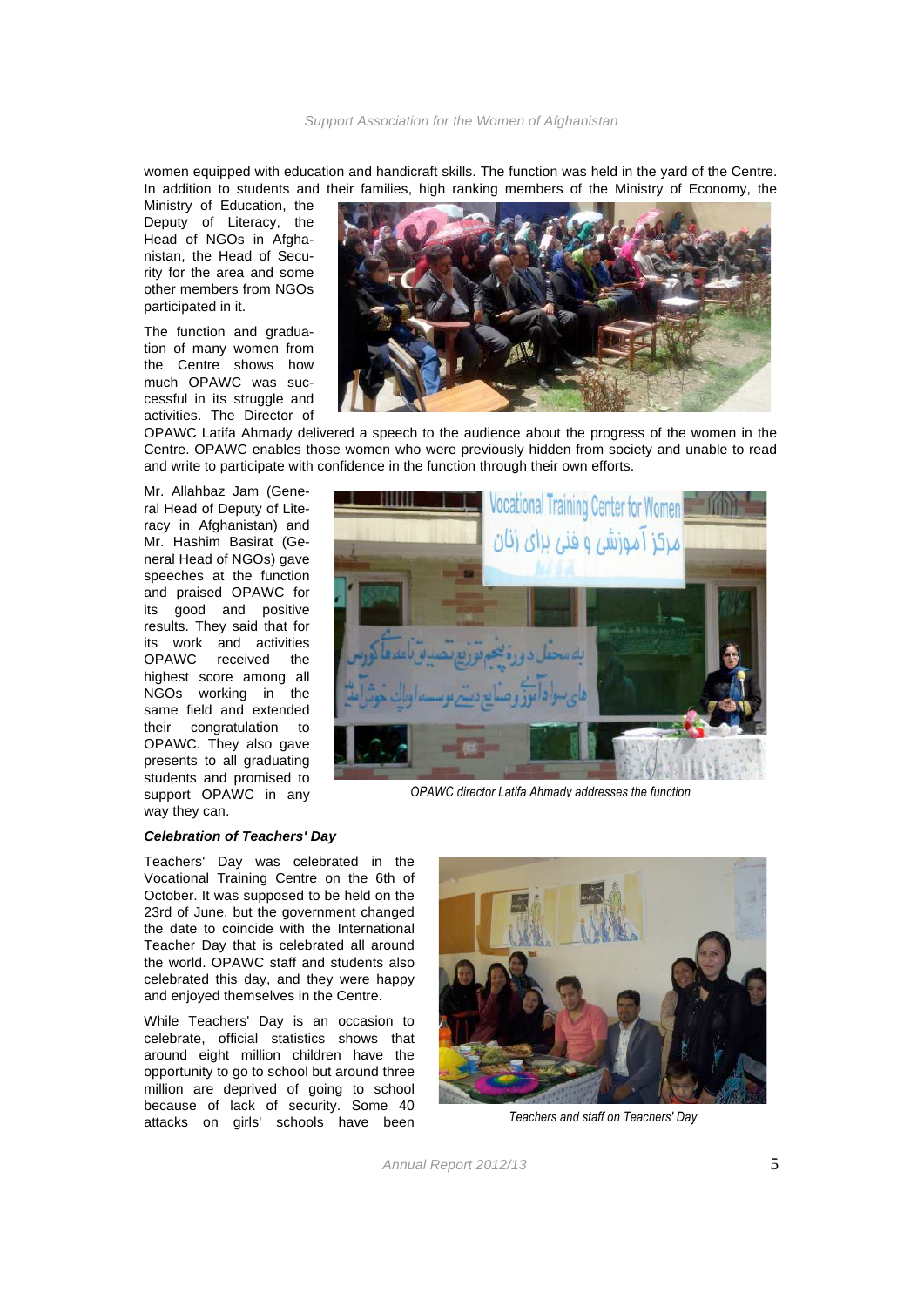recorded during the year, mostly from the north of Afghanistan. More than two thousand girls have been poisoned. Throwing acids on the faces of girl students is another painful issue which is very common in the country.

### **Workshops and Training Sessions**

OPAWC staff and students participated in various workshops and training sessions. A one day



 *Workshop on Critique of Liberal Peace Building and Decolonization*



 *Workshop on Gender-Based violence*

Assistance for the Women and Children of Afghanistan). Lectures on different issues, like history of violence in Afghanistan, elimination of all violence against women, different fields of violence, gender and other issues related to violence against women in Afghanistan were presented.

> A workshop on dental problems was presented by Nellie Fatehi, an Australian supporter from the Afghanistan Dental Relief Project (ADRP), in both sections of the Vocational Training Centre. Nellie's visit was organized by the West Australian group of SAWA (SA). Her workshop was attended by staff and students from both sections. Nellie explained how to protect teeth from decay and how to help small children to save their teeth. The students had different questions and learned different ways of teeth protection. At the end Nellie distributed toothbrushes to students and asked OPAWC to send any dental patients to the dental clinic of ADRP in Kabul for free treatment. Since then 20 students went to the clinic and received treatment for their teeth.

Workshop on the Critique of Liberal Peace Building and on Decolonialization Theory and Methodology was held in the Centre on the 8th of October, presented by a German supporter.

A useful and helpful workshop, Training on Gender-Based Violence Awareness, was held for OPAWC staff on the 27th of June, with the support of the United Nations Population Fund (UNFPA) and implemented by HAWCA (Humanitarian



*Toothbrushes are handed out to workshop participants*

#### **Handicraft Training Courses \***

These courses are mainly designed to empower women with earning skills like tailoring, embroidery, making wooden craft, crocheting, bead work and other crafts. Five women experts have been hired to train the women in these skills, and one supervisor has been hired to help the instructors, show them better ways of making things and produce objects with more marketing value. The students are provided with the required tools and materials at the Centre so that they can learn and practice at the same time.

**\*** The Handicraft Section of the Vocational Training Centre is funded by Italian donors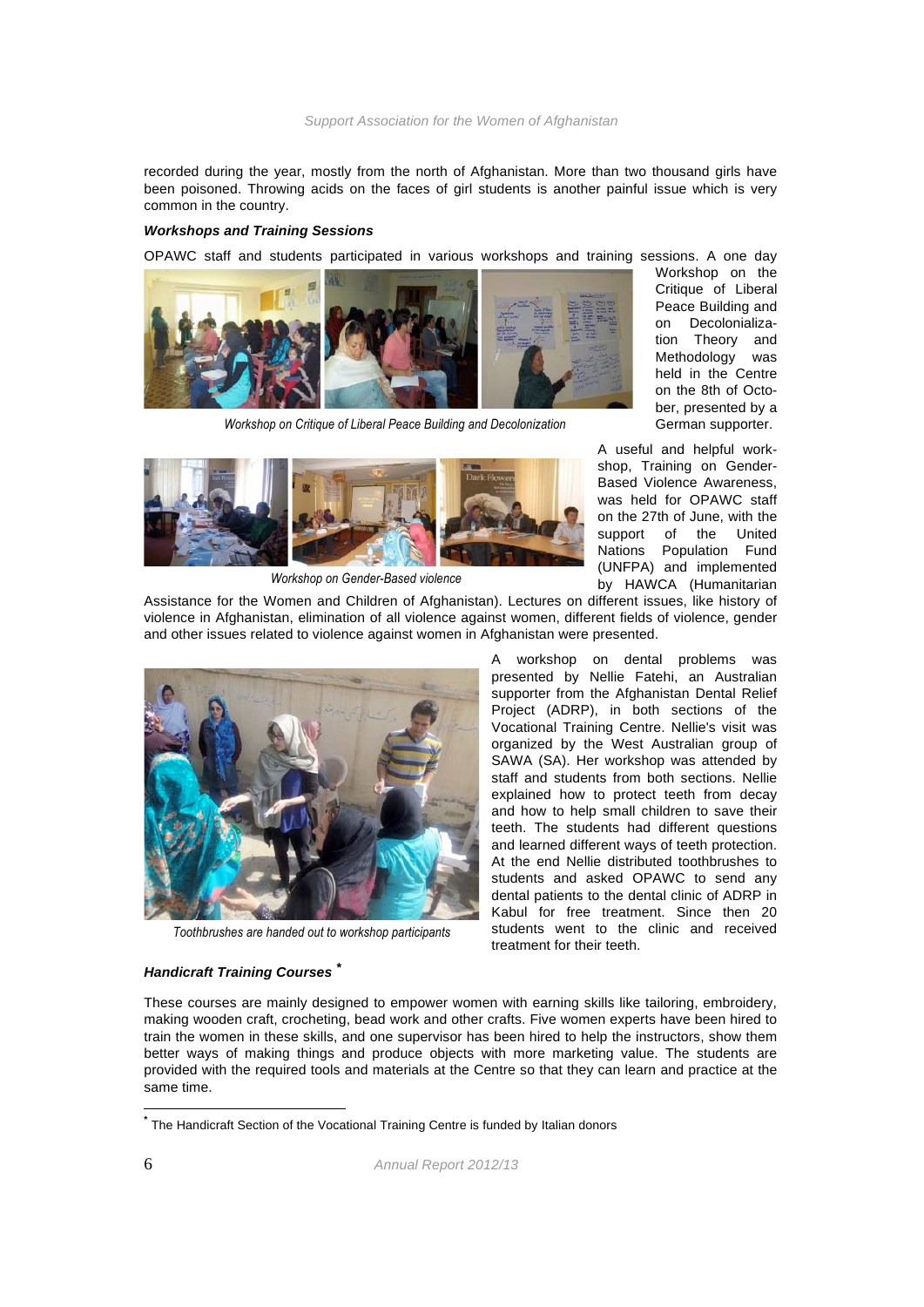The women have been divided into morning and afternoon shifts. They train in the use of machines and all aspects of production, including patterns and design, measuring, cutting, sewing, hemming and the most advanced aspects of embroidering using a variety of materials such as beads, silk and mirror sequin, and crocheting and other textile ornamental work typical of south-central Asian styles.



The compound includes space for a pressing room, a room large enough for full cutting tables and rooms for embroidering, general tailoring, industrial sewing and storage. There is also a regular classroom in the basement, and a showroom just inside the entrance to the main building.

The Centre is fully fitted out with equipment and supplies necessary to complete this training phase. Machinery includes 15 Sepro industrial sewing machines for general production, 2 Joyee industrial high-speed twin needle machines, 2 Janome "buttonhole" machines for detail work, 8 embroidery machines and 3 overlock machines. There is a full array of hand tools, cutting, measuring and pressing tools, as well as all the textiles to accommodate a variety of project learning; this includes anything from traditional ethnic dresses to elaborate handbags to uniforms to curtains to business suits. Products of the Centre find their place in markets abroad. OPAWC received an order from Italy this year, and the products were sold in the markets of Italy. The products were attractive and well made with high quality materials.

### **Problems**

As mentioned before OPAWC staff surveyed more than 500 women in Galay Gernail and registered all of them; but when the program started another NGO had started to work near the OPAWC Centre and could attract our students by offering money, food, firewood and clothes. As a result we lost most of our students; only 120 students stayed with us. Afghan people are suffering from hunger, and if even a small support is given to them they will turn to that. Last week a family sold their one year old child for only 7000 Afghans (\$140) just to save the lives of its other children. But those women who decided to stay with OPAWC's Vocational Training Centre told us that OPAWC's work has produced good results during the last years and said: "We don't want gifts that last a few weeks but we want to learn something that lasts forever." OPAWC has gained an excellent reputation in this area, the families trust us and prefer OPAWC to other NGOs and therefore send their girls to the Centre.

Lack of funds is another problem OPAWC faces, particularly in regard to the Handicraft Section of the Centre. OPAWC is really worried about this Section, it is in danger of closure. We had hoped to have a system of production going in the Centre so that we can employ the graduated women to produce and to earn money for themselves in return, but our dream seems to be as far away as ever. We did not find a donor who could fund the beginning of the production unit. The Italian donor who supported the Handicraft Section with some funds has also told us that they may not be able to fund the project any more and has asked OPAWC to decide what to do with the Centre. OPAWC could only reduce the cost by sparing the supervisor of the Centre in order to save the money for the running costs of the project. OPAWC does not know how to close down this Section and tell the women not to come to the Centre any more, as we gathered them with lots of efforts, and all the property of this Section will go to the government if we close the Section down.

We need a nursery for the babies of the women attending the Centre. This problem started two years ago, and we have tried to solve this problem in some ways but we could not do it. Most of the women miss classes because of their young children. To open a nursery we have to hire a teacher for them who can teach and look after the babies as well. We would have to arrange some lunch for the children, but we are not in a position to do so. We hope to find a solution in the coming year.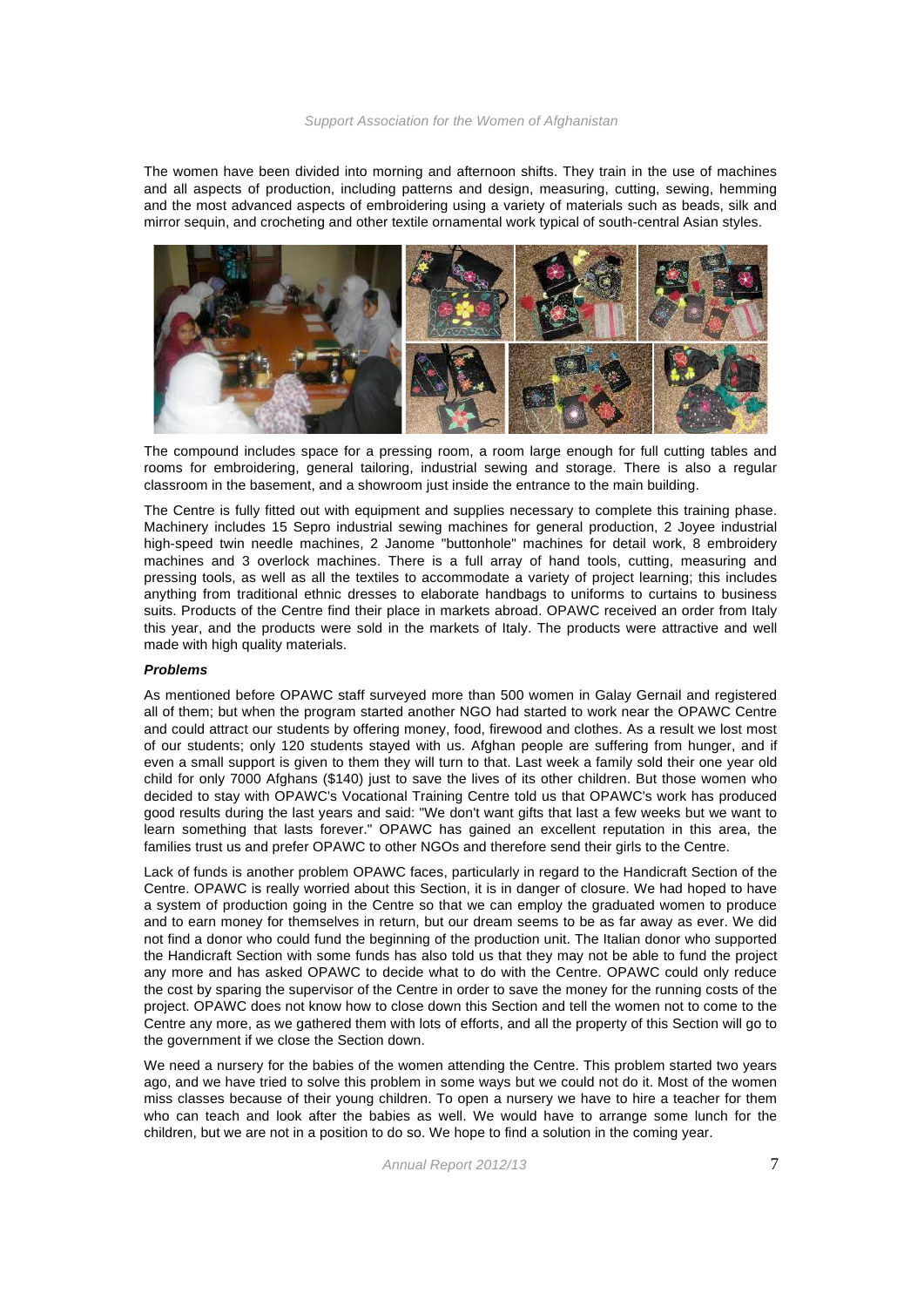### **Hamoon Clinic**

### From the report of April 2012 and email information provided by OPAWC director Latifa Ahmady

Note: In 2011 SAWA (SA) was alerted to the difficult financial situation of Hamoon Clinic in Farah. Through assistance of the DAK foundation we could make contact with Planet Wheeler, a fund established in 2008 by Maureen and Tony Wheeler, founders of Lonely Planet Publications. Planet Wheeler generously took on the funding of the Clinic. SAWA (SA) intends to support Hamoon Clinic as its capabilities allow; however, this all activity covered by this report for the financial year 2012/13 is funded by Planet Wheeler and an Italian NGO.

Hamoon received its formal registration with the Ministry of Public Health of Afghanistan in early 2012 and develops a reputation in the society for its reliable work and treating and supporting hundreds of women and children in Farah province for free.



*Patients ask to receive a registration number for the day*

Hamoon Clinic is a small health centre with two main doctors: one gynaecologist and one medical and child specialist. The two doctors treat around 150 patients per day; all treatment is free, including medicine and the doctor's consultation fee. The number of patients visiting the clinic is high but only a limited number of patients can be registered for treatment per day.

Almost 10 years have passed since the clinic was first opened to patients. During that period the Centre has earned a reputation of being the only reliable medical centre. As the entire population was dependant on the illequipped state-run hospital, establishment of this clinic was a blessing for

the people. Unlike the state-run hospital this clinic, in addition to free treatment, does not charge for medicine. This was another factor that caused this small health centre to have hundreds of visitors daily.

People journey for hours from very remote villages and wait hours and sometimes days for their turn. Despite the limited number of patients being registered daily, the result and impact of this clinic on the people has been significant. In Afghanistan, particularly in remote areas like Farah, the great difficulty they are facing is the problem of health care. For most people it is almost impossible to pay the exorbitant doctor's fees and medicine. As a result Hamoon Health Centre became very famous in the province. Wherever one went into any corner of the province people knew about Hamoon Health Centre and expressed their happiness and thanks. Farah is a poor province, poorer than others, and medical treatment is a big challenge for its people.



OPAWC asked for formal registration of Hamoon with the Ministry of Public Health. Initially the Ministry refused and delayed the procedure for around 5 to 6 months. But it did a survey in Farah and asked the Health Section of the provincial Ministry of Health in Farah, and as a result it was satisfied about the clinic and agreed to register Hamoon formally. This was the biggest achievement for the Clinic.

OPAWC tried its best to hire a skilled gynaecologist for the clinic as this was the most urgent need. Unfortunately the search was not crowned by success. Farah is a very remote province, where education, health and the general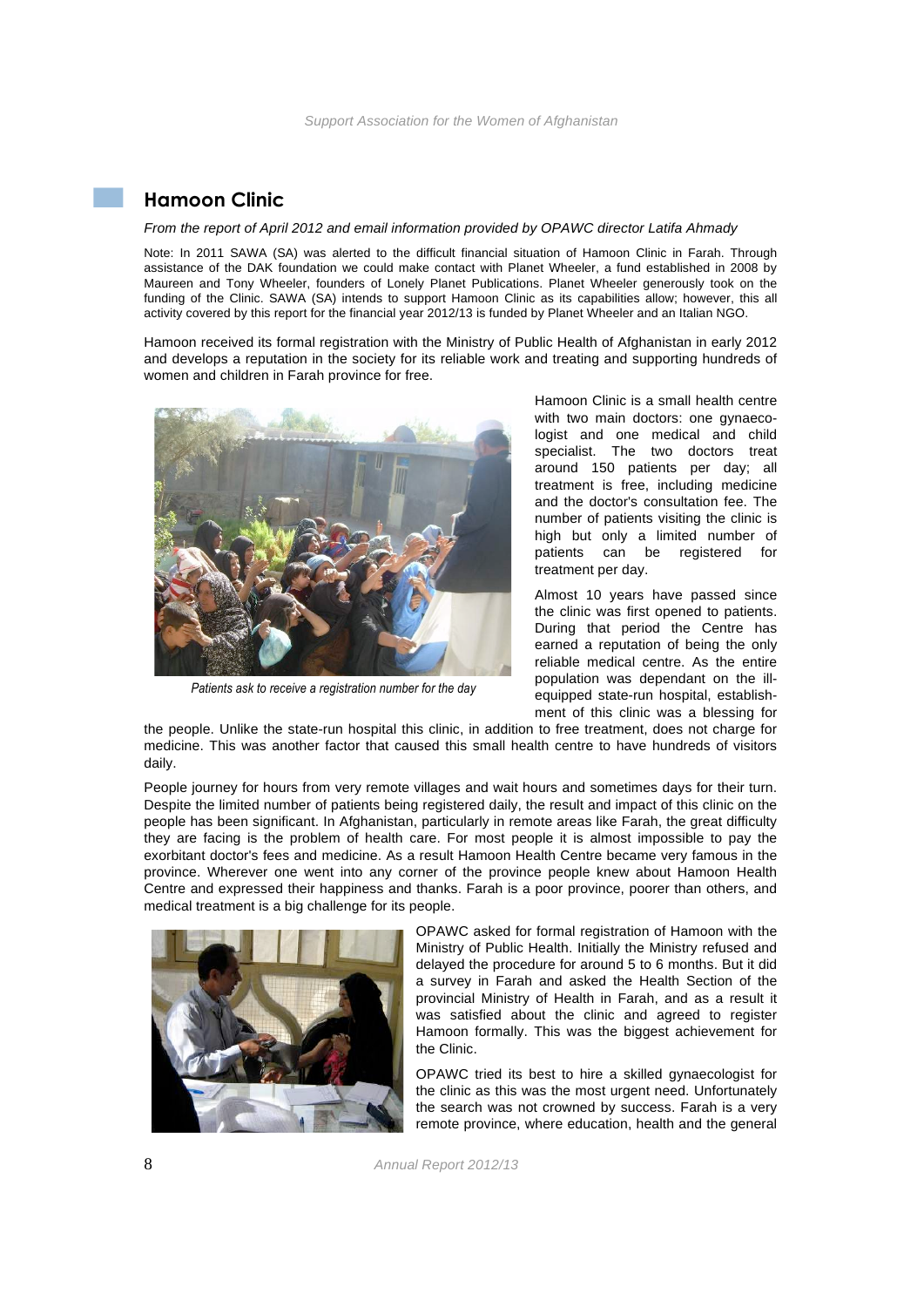economy do not receive much government attention and we could not find a gynecologist in the province. When OPAWC tried to hire a gynaecologist from Herat or Kabul possible candidates asked for a salary of more than \$2500 to cover travel, rent for a house and living expenses. As OPAWC is weak in the financial field we could not afford this. We continue to search for a gynaecologist with an affordable salary.

The Clinic operates a health team (one doctor, one nurse and other speakers) that travels to secure districts of Farah Province with an awareness program about the following issues:

- Feeding new born babies with breast milk
- Importance of breast milk for babies
- Role of an educated mother in the family
- Women's Rights
- Violence against women in the rural areas
- Bad effects of the loss of a parent on children etc.

As part of the Clinic's registration with the Ministry of Public Health OPAWC received a list of required improvements to maintain the registration and avoid the forced closure of the Clinic. The list includes several costly items, such as ultrasound and x-ray equipment and a blood analysis laboratory. OPAWC was able to set up the laboratory through funds received from Planet Wheeler and negotiated a time extension on the other items. The laboratory greatly increased the Clinics' reputation, as the government clinic does not have one (even though it is supported by a foreign NGO).



*Health education in the province*

A major issue before any new equipment can be installed is reliable supply of electricity. Farah only receives a few hours of electricity per day, and any new equipment usually requires its own electicity supply. The laboratory is supported by solar electricity during the day and  $2 - 3$  hours of main grid electricity, followed by generator electricity at night, so the fridge temperature is guaranteed 24 hours every day and all medicine, reagents and blood samples are kept in proper condition.

### **A patient story**



When I was a small girl I lost my mother, so I was supposed to be in charge of all the responsibilities in the house and to look after my younger brother and sisters. My father and my brother didn't let me go to school, so I remained illiterate, was married and had children. Soon my sorrows grew more and more. We were living in Iran as immigrants, there my husband had a job, not a very good one, but it was okay. In Iran I was worried about my husband, because young boys who come to work in Iran take to drugs and the Iranian people didn't treat Afghans well.

Because of these problems, which always disturbed us, we decided to return to Afghanistan. As we arrived in our country I was even more sad because there was no job for my husband, and my children could not go to school because of the unsafe situation. Soon my husband started to use drugs; I was fighting with him most of the time, but it was useless. Finally I lost my husband because of unemployment; now he is like a mad person who needs the support of others, and I remain alone with my three kids.

For medical issues I come to Hamoon Health Centre, the only reliable clinic in our society. They give us medicine without fee, when other private clinics take 200 Afghanis as fee, and the medicine they give to patients is not of good quality and also too expensive. Every time I come to Hamoon, I myself or my children, the medicine I receive is very effective for us. I want to express my thanks to the leadership of OPAWC and Hamoon's staff for their good job, for helping women like me. Thanks.

Zainab Ali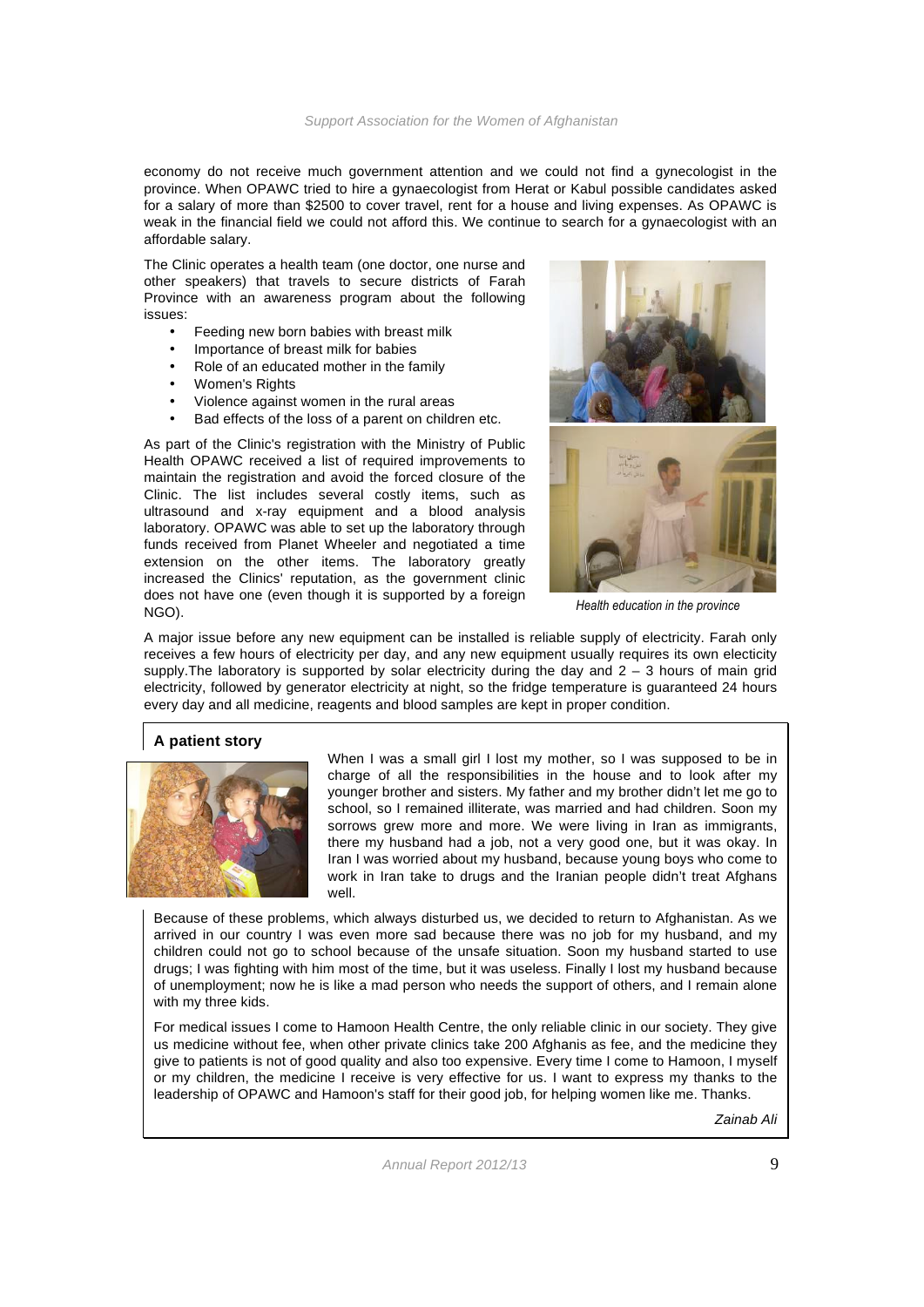### **Student scholarships**

AFCECO, the Afghan Child Education and Care Organization, runs orphanages or "foster havens" in several cities of Afghanistan. They are supported through sponsorships for their children, with sponsors mainly in the USA. AFCECO aims to nurture a new generation of empowered Afghans, people who have been given a secure and healthy home life, education, secular and democratic in nature, a place from which they can rise above racism, fundamentalism, and escape the destructive environment of poverty and drugs. AFCECO orphanages are not a humanitarian mission, they enable young Afghans to take responsibility for the future of their country.



*Sponsored studentsShazia, Zubaida and Pashtana*

In April 2012 SAWA (SA) started a scholarship program for girls from one of AFCECO's foster havens who had finished high school and plan to continue their education at tertiary level. The first student to be supported by a SAWA (SA) member was Shazia, who studies law at the Gharjistan Institute of Higher Education. She was joined during the reporting period by law student Zubaida, business management student Pashtana and accounting student Farzana, all sponsored by SAWA (SA) members.

The time when a girl of a "foster haven" finishes high school is the most critical moment in her life. The government then approaches AFCECO with the demand to return her to her family. For a girl from a rural family this usually means the end of education and return to a life in traditional setting, i.e. staying at home, prevented from going out unless accompanied by a male relative, getting into pre-arranged marriage etc. It is therefore a real struggle to keep a girl in the city so that she can continue her education by going to university or college, and this struggle can only be won against the government if her family supports her with the utmost determination. Not every family is willing to do that, many only sent their daughter to foster havens because they were unable to feed all their children, and when their daughter is grown up and become a valuable worker they want her back.

Supporting AFCECO's students with scholarships is one of the ways that can help to get a family's consent to their daughter's higher education. Small as this component of the work of SAWA (SA) is, it is an important contribution to the development of a new Afghanistan.

## *Two Trees*

The project of dialogue through art between 14 Australian women artists and 30 women enrolled at the literacy course of the Vocational Training Centre was initiated by Melbourne artist Gali Weiss in July 2009 when she proposed an undertaking she called "Unfolding Projects": Concertina-type books produced by the artists were to be taken to the Vocational Training Centre and handed to the women to be decorated with their personal stories. The books were delivered to the Centre in April 2010; a year later 36 of them returned to Australia. In 2012 the State Library of Queensland purchased the entire set of 36 books for \$9,720 and gave SAWA (SA) permission to use photos of the artwork for future fundraising.

SAWA (SA)'s plans to publish the dialogue of art and writing as a book began to take shape during the reporting period 2012/13. After several unsuccessful attempts to interest a commercial publisher in the project SAWA (SA) convener Matthias Tomczak investigated self-publishing possibilities and found a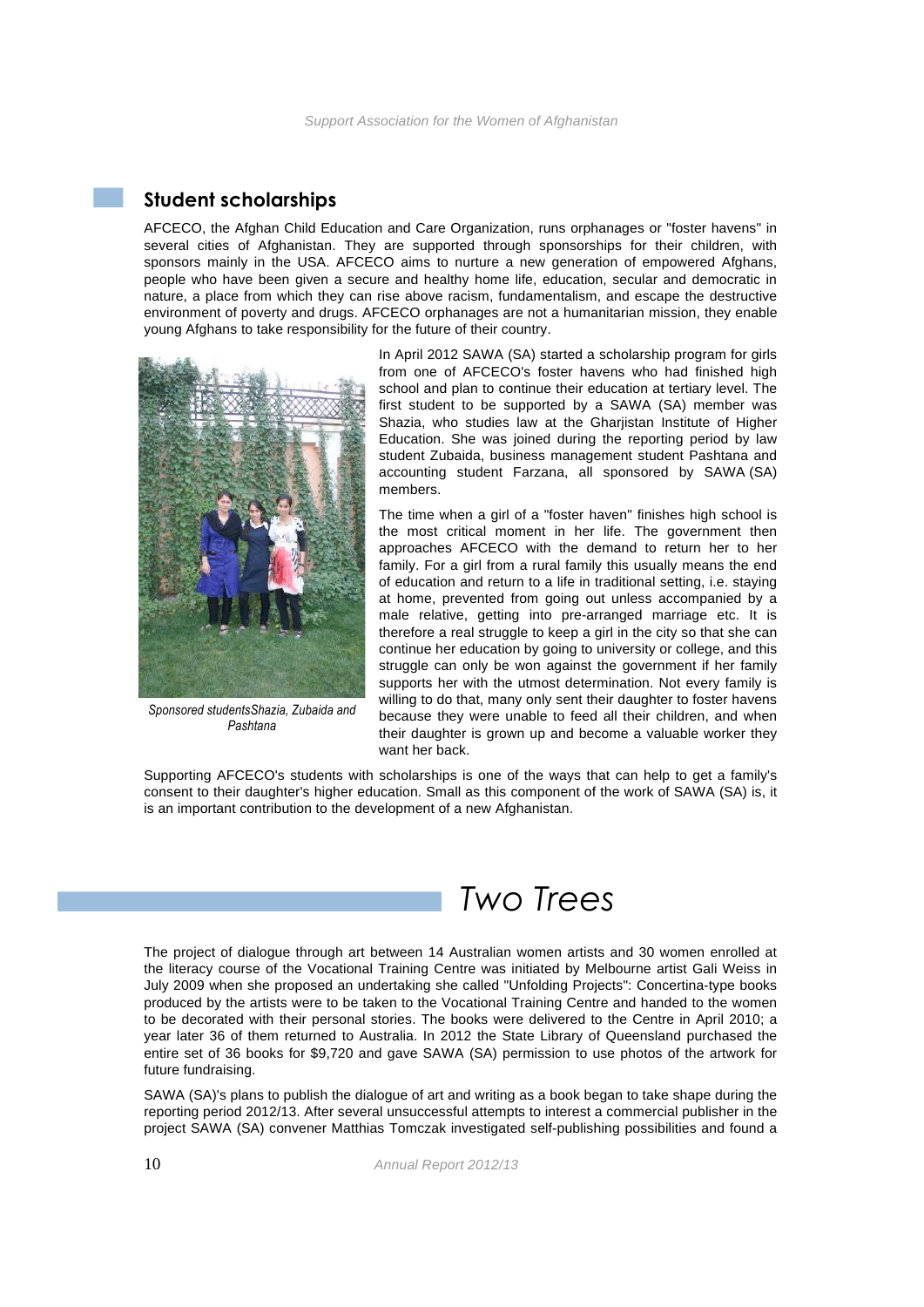publisher in Perth who offers not only printing services but a full publication service with the possibility to self-publish under the name of an established publication label. To maximize the profit from future sales, which will be used to support the Vocational Training Centre, it was decided to cover the printing and publication costs through crowd funding, so that income from future sales would go entirely to the Centre.

The crowd funding drive began in November 2012, with a target of \$12,000. It was reached in January 2013, with \$12,556 raised. The book was then prepared by a professional designer and sent to the printer in April. The finished product, 1,000 copies of the book now entitled TwoTrees, arrived in Adelaide on 4 July, just four days after the reporting period 2012/13. They are now for sale at \$38 online through the publisher's and SAWA (SA)'s websites and bookshops. Its National Library entry is

Title: Two trees : Australian artists' books to Afghanistan and back / edited by Gali Weiss, Barbara Kameniar and Matthias Tomczak. ISBN: 9781922204172 (hardback) Subjects: Artists' books--Australia. Other Authors/Contributors: Weiss, Gali, editor. Kameniar, Barbara, editor. Tomczak, Matthias, 1941- editor.

Dewey Number: 702.81



Annual report front cover:

*A woman from the literacy class writes her story into one of the books*

Annual Report 2011/12 11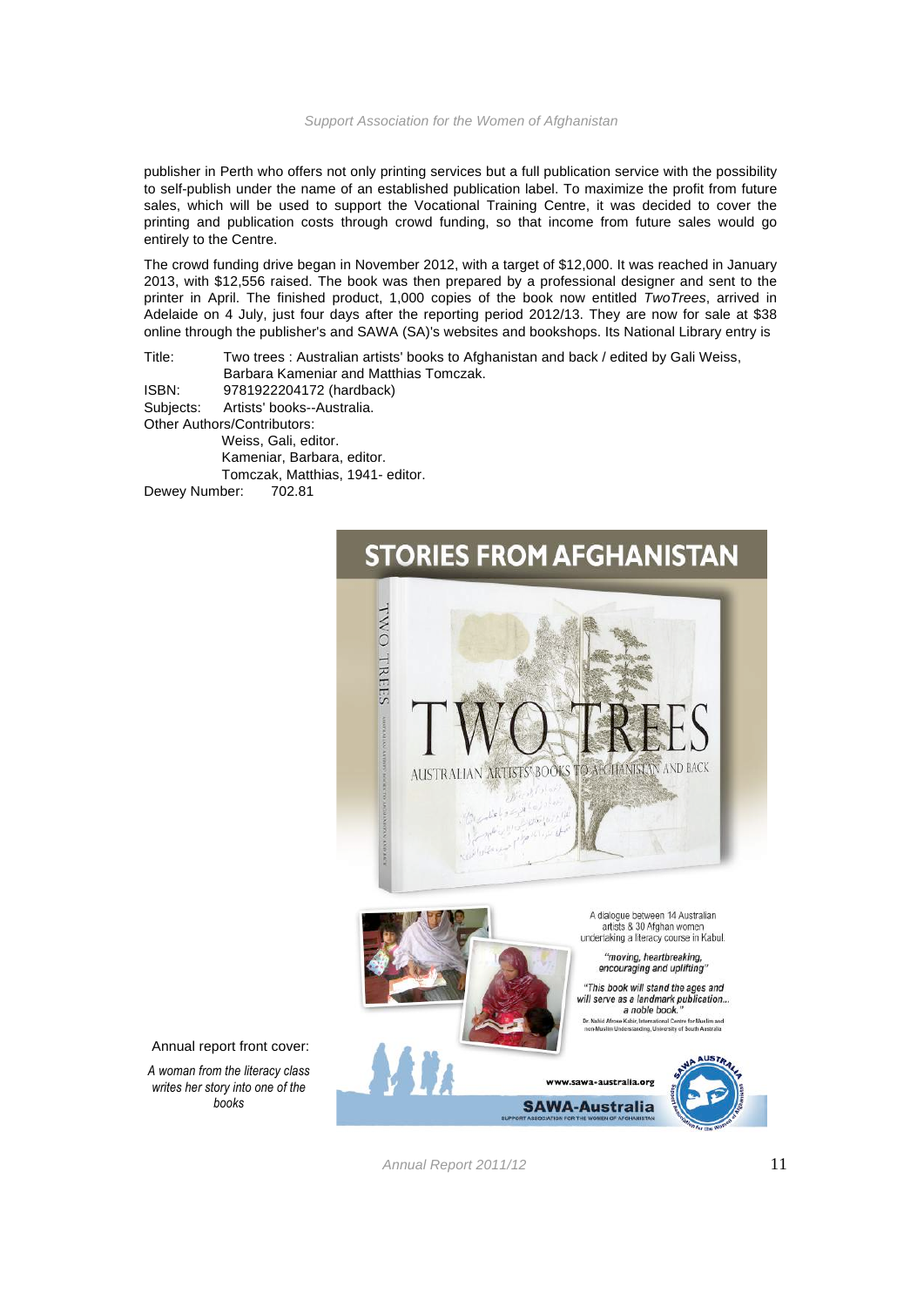## Financial Report

### **Report for 2012/13**

Income and Expenditure show the total financial activity including funds channeled through the APHEDA account and received from Planet Wheeler.

(The APHEDA account is an account held by Union Aid Abroad – APHEDA on behalf of SAWA (SA), for donors who require a tax deductible receipt.)

Funds to support Hamoon Clinic are transferred through the SAWA (SA) account but are provided in full by Planet Wheeler, the fund established in 2008 by Maureen and Tony Wheeler, founders of Lonely Planet Publications.

\_\_\_\_\_\_\_\_\_\_\_\_\_\_\_\_\_\_\_\_\_\_\_\_\_\_\_\_\_\_\_\_\_\_\_\_\_\_\_\_\_\_\_\_\_\_\_\_\_\_\_\_\_\_\_\_\_\_\_\_\_\_\_\_\_\_\_\_\_\_\_\_\_\_\_\_\_\_\_\_\_

### **Account overview**

| SAWA (SA) account: Bank balance brought forward (30/6/2012) | \$27.173.49  |
|-------------------------------------------------------------|--------------|
| Total income (includes \$514 interest)                      | \$112,046.53 |
| Total expenditure                                           | \$128.552.49 |
| SAWA (SA) bank balance at 30 June 2013                      | \$10.667.53  |

### **Income and expenses by source and destination**

\_\_\_\_\_\_\_\_\_\_\_\_\_\_\_\_\_\_\_\_\_\_\_\_\_\_\_\_\_\_\_\_\_\_\_\_\_\_\_\_\_\_\_\_\_\_\_\_\_\_\_\_\_\_\_\_\_\_\_\_\_\_\_\_\_\_\_\_\_\_\_\_\_\_\_\_\_\_\_\_\_

| Income                                                             |                     |
|--------------------------------------------------------------------|---------------------|
| Account balance on 1/7/2012                                        | \$27,173            |
| <b>Vocational Training Centre (VTC)</b><br>Literacy Program        |                     |
| Donations and subscriptions <sup>1</sup>                           | \$29,120            |
| APHEDA account                                                     | \$6,888             |
| Fundraising events and activities <sup>2</sup>                     | \$6,187             |
| Interest on term investments                                       | \$514               |
| Total Literacy Program funds raised                                | \$42,709            |
| Specific purposes                                                  |                     |
| DAK Foundation (English classes)<br>Global Quest (computer course) | \$10,000<br>\$6,350 |
|                                                                    |                     |
| Total income for VTC                                               | \$53,344            |
| <b>Hamoon Clinic</b>                                               |                     |
| Donations $^3$                                                     | \$371               |
| Planet Wheeler                                                     | \$31,312            |
| <b>Total income for Hamoon Clinic</b>                              | \$31,683            |
| Two Trees                                                          |                     |
| Pozible crowd funding <sup>4</sup>                                 | \$12,784            |
| University scholarships                                            | \$8,520             |
| Overall income for 2012/13                                         | \$ 112,046          |

| <b>Expenses by destination</b>                |           |  |  |
|-----------------------------------------------|-----------|--|--|
| <b>Support sent to Afghanistan</b>            |           |  |  |
| Vocational Training Centre 2012 <sup>5</sup>  | \$9,722   |  |  |
| Vocational Training Centre 2013:              |           |  |  |
| Literacy classes                              | \$49,000  |  |  |
| English classes                               | \$10,000  |  |  |
| Computer classes                              | \$6,350   |  |  |
| (Total Training Centre support 2013           | \$65,320  |  |  |
| Hamoon Clinic                                 | \$31,312  |  |  |
| <b>University Scholarships</b>                | \$9,500   |  |  |
| Total transfers to Afghanistan                | \$115,854 |  |  |
| <b>Expenses in Australia</b>                  |           |  |  |
| Printing of Two Trees (1,000 copies) \$11,715 |           |  |  |
| 100 Ecosilk bags (fundraiser material)        | \$680     |  |  |
| Auditor fee                                   | \$150     |  |  |
| PO Box fee, bank transfers                    | \$153     |  |  |
| Total expenses in Australia                   | \$12,698  |  |  |
| <b>Total expenses</b>                         | \$128,552 |  |  |
| Balance on 30/6/13                            |           |  |  |
| $=$ Balance $1/7/12$                          |           |  |  |
| + Income - Total expenses                     | \$ 10,667 |  |  |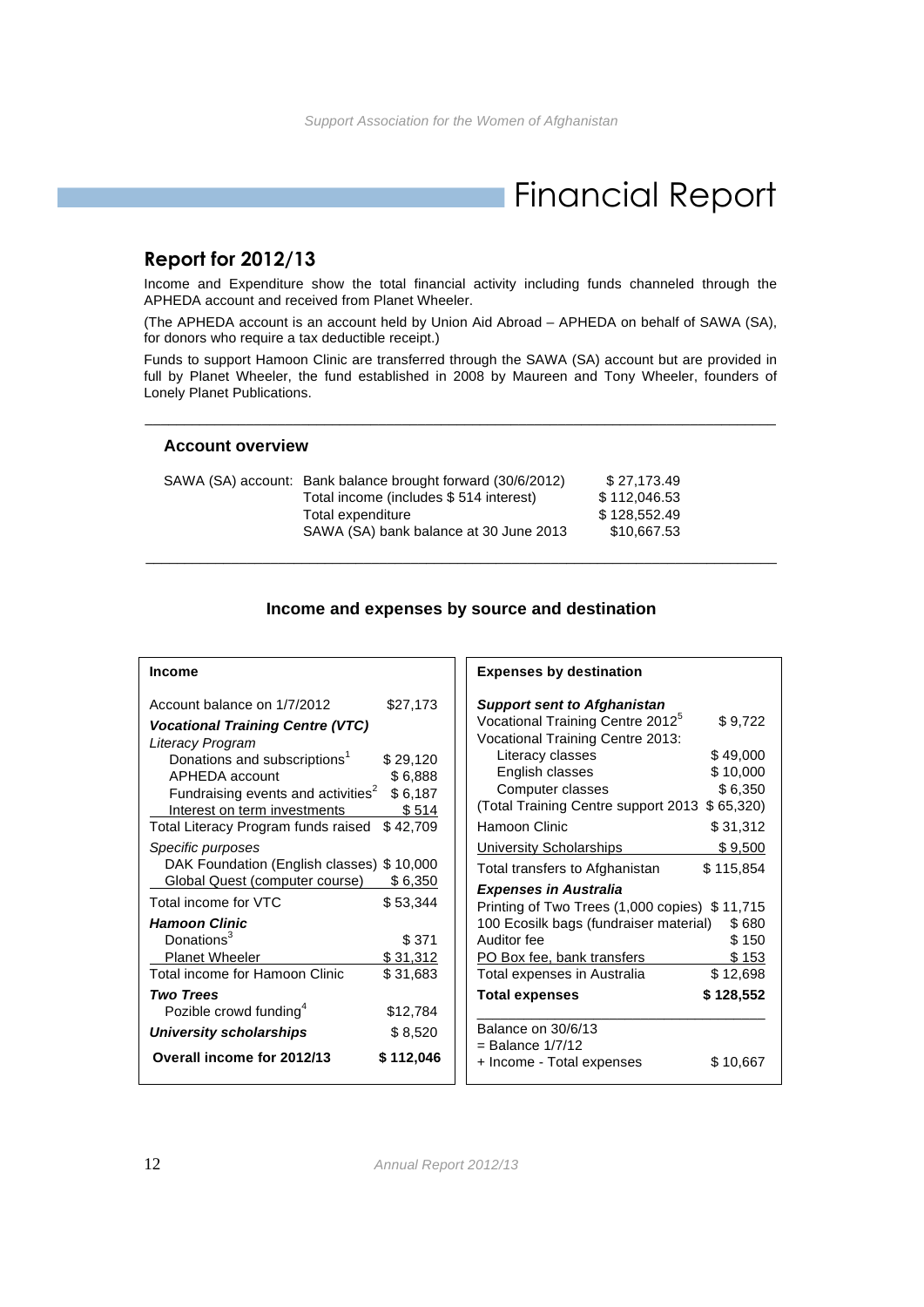Notes:

 $<sup>1</sup>$  Donations received through direct bank deposit into the SAWA (SA) Bendigo Bank account and</sup> online through www.givenow.com.au/sawa

- $2$  Special events and activities (filmnights, concert, bowling nights, entertainment books, Manhatten Project, Holiday house rental, sale of craft and Ecosilk bags)
- <sup>3</sup> Donations received online through www.givenow.com.au/sawadoctorsforhamoonclinic
- $4$  Income received to cover the printing costs for 1,000 copies of Two Trees, obtained through a crowd funding drive at www.pozible.com/project/8881 "Women of Kabul share their stories"; this includes additional donations received after the crowd funding drive had closed
- <sup>5</sup> Income from the sale of the original *Unfolding Projects* artists' books to the State Library of Queensland; this amount was included in OPAWC's 2012 budget for the Vocational Training Centre but could only be sent during the financial year 2012/13